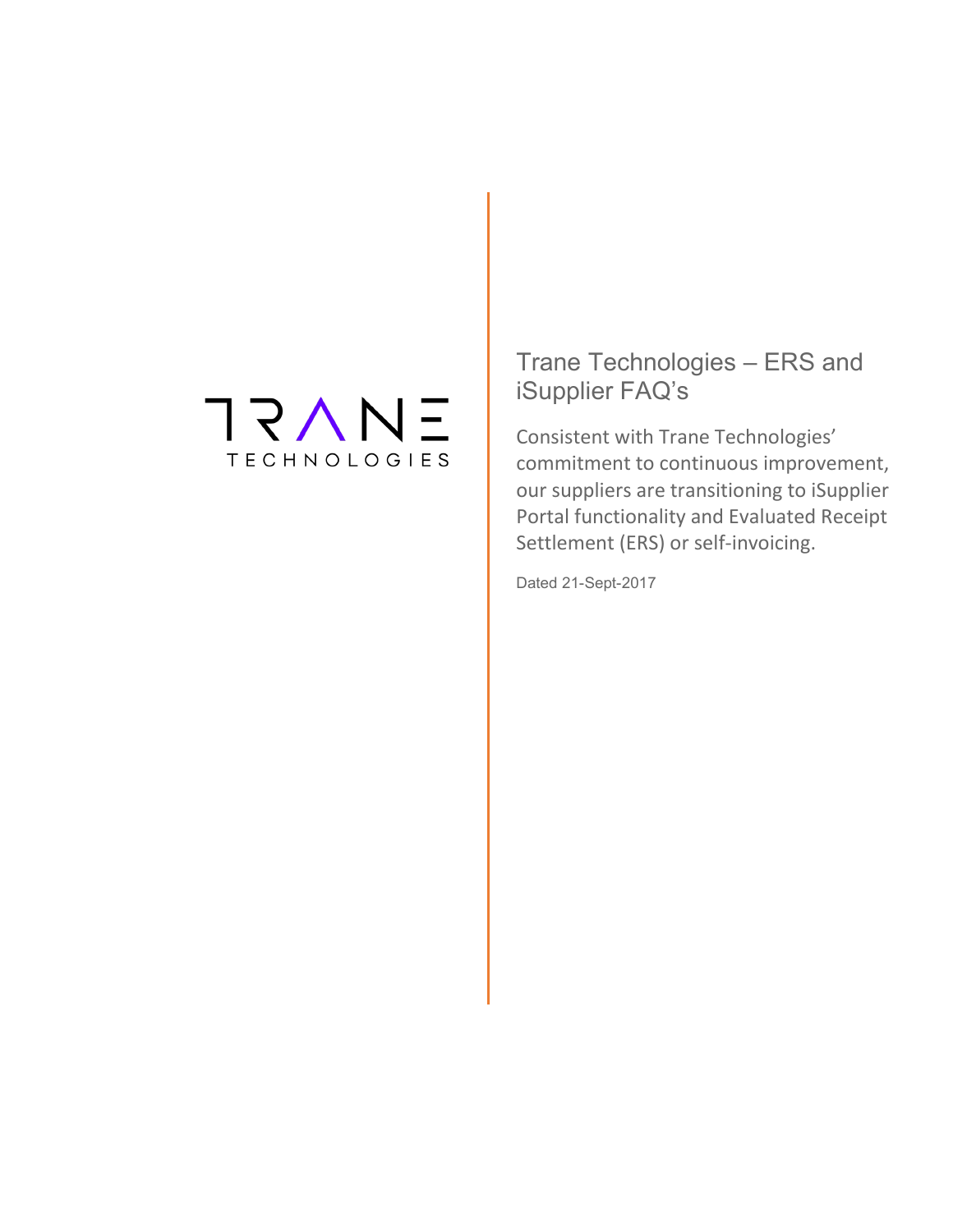# Table of Contents: Trane Technologies FAQs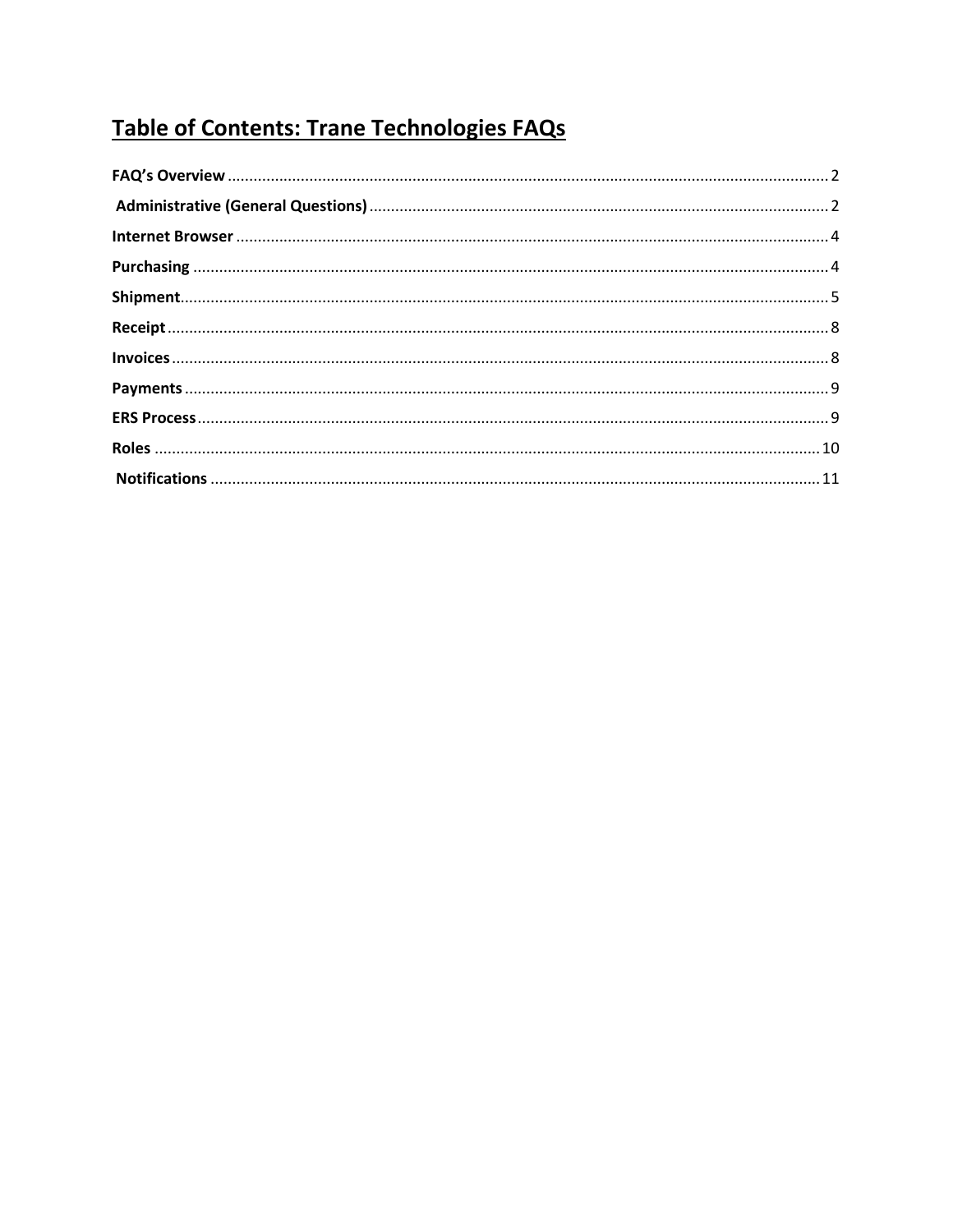## <span id="page-2-0"></span>**FAQ's Overview**

**The information below is related to Trane Technologies' production release ERS and iSupplier Portal**

# <span id="page-2-1"></span>**Administrative (General Questions)**

#### **Q: What is the process to log in to Trane Technologies iSupplier portal**?

**A:** To log in, suppliers need to enter their login information. Log-in credentials are sent by Trane Technologies via email during the registration process.

### **Q: What is the process to reset the login password in iSupplier portal?**

**A:** Password can be reset by clicking on login assistance located under the Login button on the iSupplier Login page.

### **Q: Is there any scenario of auto logout by the system in iSupplier Portal?**

**A:** The system logs out a user after ten minutes of inactive session, to improve the performance and also for security reasons. Any unsaved data entry will be lost if the session is getting inactive.

#### **Q: Is User Registration required before accessing the Trane Technologies iSupplier Portal?**

**A:** Yes, registration is required. This is performed by Trane Technologies for each supplier user. Login credentials are emailed to the suppliers.

#### **Q: Is there any limit on the number of users a supplier can register on iSupplier Portal?**

**A:** NO, there is no such limit on the number of users; however inactive users will be locked out their accounts for security reasons.

#### **Q: What information is stored in tabs like 'Orders', 'Shipments', 'Finance', etc.?**

**A:** In the orders tab suppliers can:

- View Purchase orders
- Acknowledge PO
- Submit change requests
- Cancel orders or shipments

In the shipments tab suppliers can:

- View overdue receipts, delivery schedules
- View, export, submit and print Advanced Shipping Notices (ASN)

In the Finance tab supplier can:

- View invoice information
- View payment information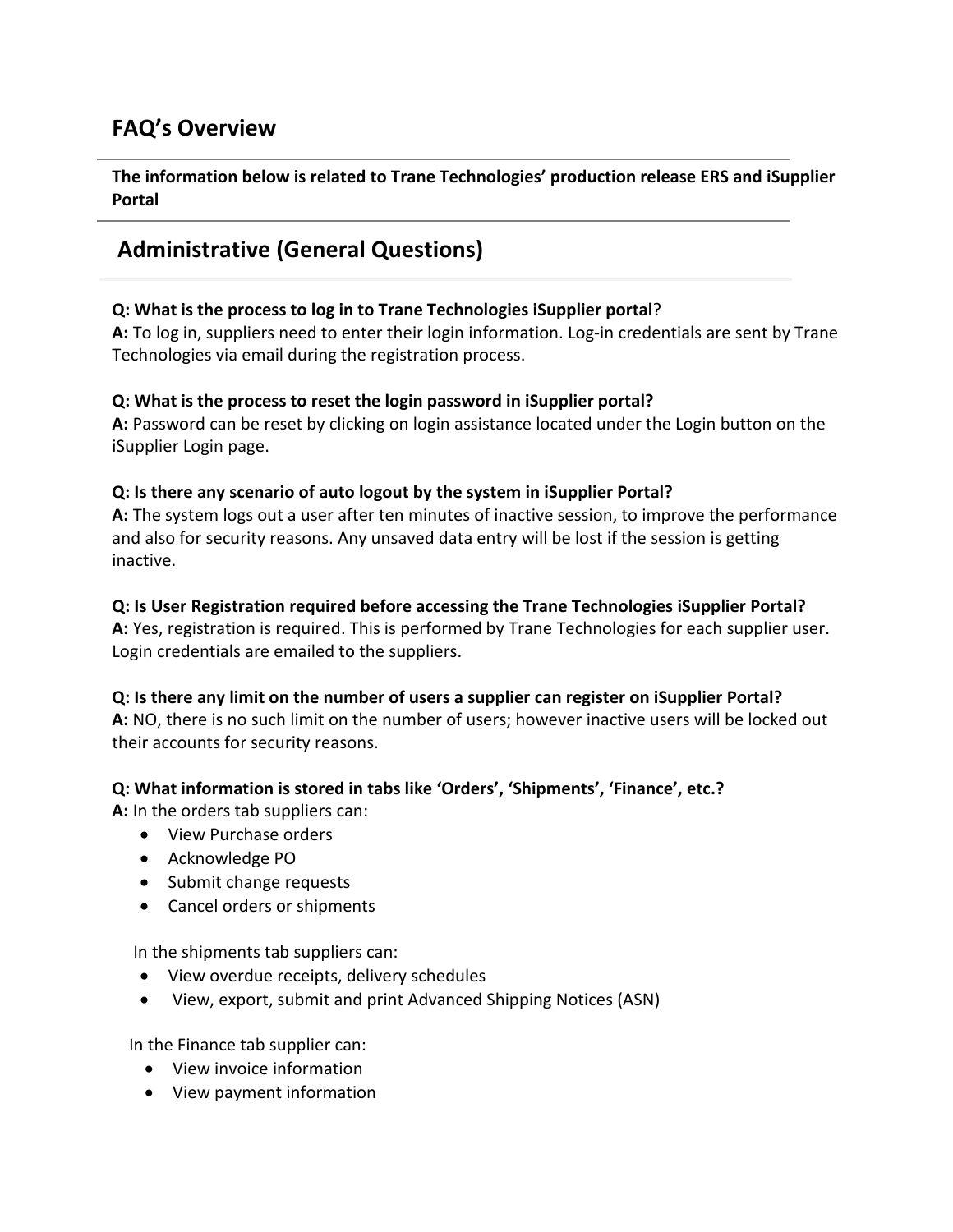• View Payment remittance report

### **Q: How could we add new users to Trane Technologies' iSupplier portal?**

**A:** For adding new supplier user to Trane Technologies iSupplier portal you need to contact your Trane Technologies team and provide new user registration details.

Once registration process is complete, the new registered user will receive an email notification from Trane Technologies with the iSupplier portal link and user credentials.

### **Q: How to change the Contact information (Phone, email address) using Trane Technologies supplier Portal**?

**A:** An email needs to be sent to Trane Technologies team (Buyer/ planner/ commodity manager) if any updates are required to be done in the contact information for the supplier user.

## **Q: Is training available for iSupplier portal?**

**A:** Supplier training material is available on Trane Technologies website for self-training purpose.

### **Q: Where can the Notifications which are sent via email be viewed on iSupplier portal?**

**A:** On the Trane Technologies iSupplier Portal Home Page under Worklist, click on the Full List Button and select the appropriate notification type from the drop-down list.

#### **Q: How will the supplier be notified of any new or change Purchase order?**

**A:** The supplier will be notified via email and also the same notification can be seen on iSupplier portal. The Trane Technologies iSupplier Portal sends workflow notifications to all registered email address (s) in the portal.

#### **Q: Will all divisions of Trane Technoloiges be moving to iSupplier and ERS invoicing?**

**A:** Trane Technologies sites which have been moved on Oracle EBS R12 are only eligible for iSupplier and ERS invoicing.

## **Q: Trane Technologies portal login page is not accepting my password, what do I need to do?**

**A:** Try to regenerate your password. If the issue still persists then contact concerned Trane Technologies representative.

#### **Q: iSupplier is giving me error when using the Back button of Internet explorer?**

**A:** To return to the previous page you should always use the return to previous page link typically found towards the bottom left part of the page. You should NOT hit the back button on internet explorer as this causes a data refresh issue and cause an error page.

#### **Q: I am unsure of how this will work. Who can I contact for further help?**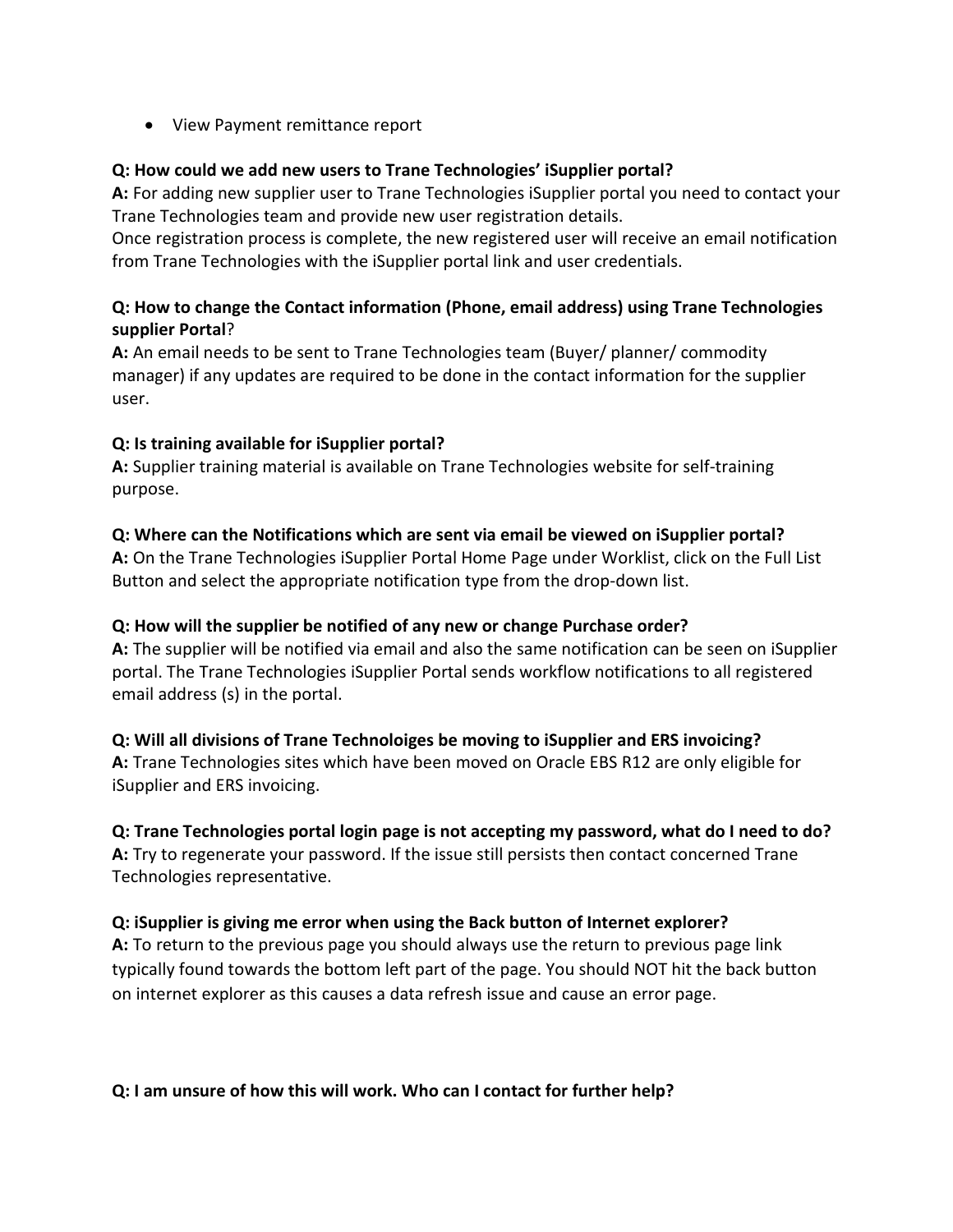**A:** You may contact your buyer for any order related questions, or you may contact iSupplierhelp@irco.com for any iSupplier related questions

#### **Q: Who will send the user registration email?**

**A:** Registration e-mails will come from[: IREBSPRD@irco.com](mailto:IREBSPRD@irco.com) and the subject line will be *"Supplier Collaboration Network: Confirmation of Registration"*

### **Q: How do I conduct a search if I only have partial information?**

**A:** If you only have a partial PO# or Release# you can do a "Wild Card" search by beginning or ending your search criteria with the percent symbol "%"

## <span id="page-4-0"></span>**Internet Browser**

#### **Q: What are the basic Infrastructure requirements to access Trane Technologies iSupplier Portal?**

**A:** System Requirements:

- A. PC with internet connection with minimum speed of 256 KBPS (high-speed or broadband preferred)
- B. Internet Explorer version 8 or higher
- C. Suppliers must be registered with Trane Technologies for iSupplier portal access

### **Q: Which browser is preferable?**

**A:** Internet Explorer is a preferred browser for iSupplier Portal, although it works well on other browsers also like Mozilla, Chrome etc.

#### <span id="page-4-1"></span>**Purchasing**

#### **Q: What does the purchase order status mean?**

**A:** Following list the different PO status:

| Open                                 | Purchase Order is still open. Supplier can perform<br>shipment against this PO/ Blanket Purchase<br>Release (PBR). |
|--------------------------------------|--------------------------------------------------------------------------------------------------------------------|
| Closed                               | When a Purchase Order is closed. Supplier cannot<br>perform shipment against this PO/ BPR.                         |
| Cancelled                            | If a Purchase Order is cancelled. Supplier cannot<br>perform shipment against this PO/ BPR.                        |
| Accepted                             | The changes made in the PO are accepted by the<br>supplier and the shipment process can be<br>initiated.           |
| Requires acknowledgement             | Supplier needs to acknowledge the PO.                                                                              |
| Supplier Change pending, Needs buyer | Buyer needs to respond on the change request                                                                       |
| acceptance                           | submitted by the supplier.                                                                                         |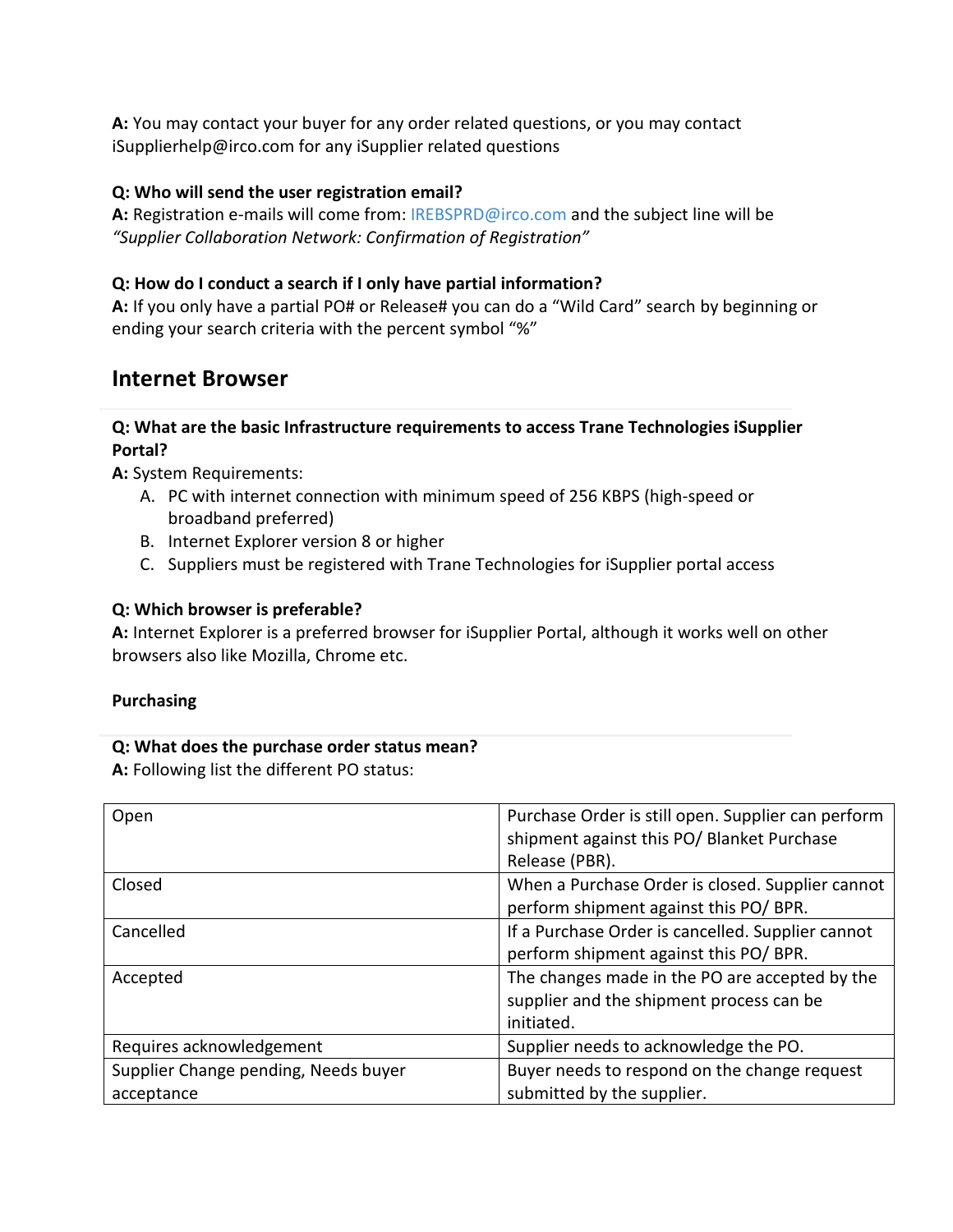#### **Q: Does a supplier need to cancel the PO if they are unable to provide the item at the expected date?**

**A:** If dates can't be met, a change order with the correct dates needs to be entered. The buyer/planner then needs to respond to the submitted change order.

### **Q: If an item is no longer available for purchase, will the Trane Technologies buyer/planner need to be contacted via email before the PO is cancelled in iSupplier?**

**A:** A change order can be entered which goes to the buyer for acknowledgement. However, we suggest reaching out to your buyer/planner before cancelling.

# <span id="page-5-0"></span>**Shipment**

### **Q: What is the difference between Export+ and ASN+?**

**A:** Export+ is a feature in iSupplier portal under Delivery Schedules, this enhancement will allow the supplier to export all the shipment information to one Excel file. Whereas, ASN+ button is used to mass upload the shipments as one ASN in the form of an excel sheet, all the information required to be filled in this sheet is available in Export+ report

### **Q: How can I view my pending or overdue shipments?**

**A:** Supplier needs to login to the iSupplier portal and then navigate to the Shipment tab. You need to click "Delivery Schedules" link. From here, you can download the excel file containing the details for pending or overdue shipments.

#### **Q. Why do I need to submit an ASN on IR iSupplier portal?**

**A:** Advance Shipment Notice (ASN) is used to alert Trane Technologies of upcoming shipment deliveries. This helps with the receiving and planning process. ASN's help the suppliers' reconciliation or matching process for ERS BPAs.

## **Q. Is ASN required for every shipment?**

**A:** Generally speaking, yes. You will be notified by the Trane Technologies site or business to supply to. ASN can be submitted on iSupplier portal either manually or using the ASN+ (to refer to ASN.) The ASN will be used by Trane Technologies to create the receipts and trigger the auto invoicing process in the case of ERS.

## **Q. Can we create new ASN for a shipment against which an ASN already exist?**

**A:** Yes, you can create a new ASN if there is an open shipment quantity available. To make any changes to existing ASN you need to cancel that first in order to create a new one.

## **Q: If a supplier is generating a packing slip number, how will this be used on Trane Technologies iSupplier portal for ERS invoicing process?**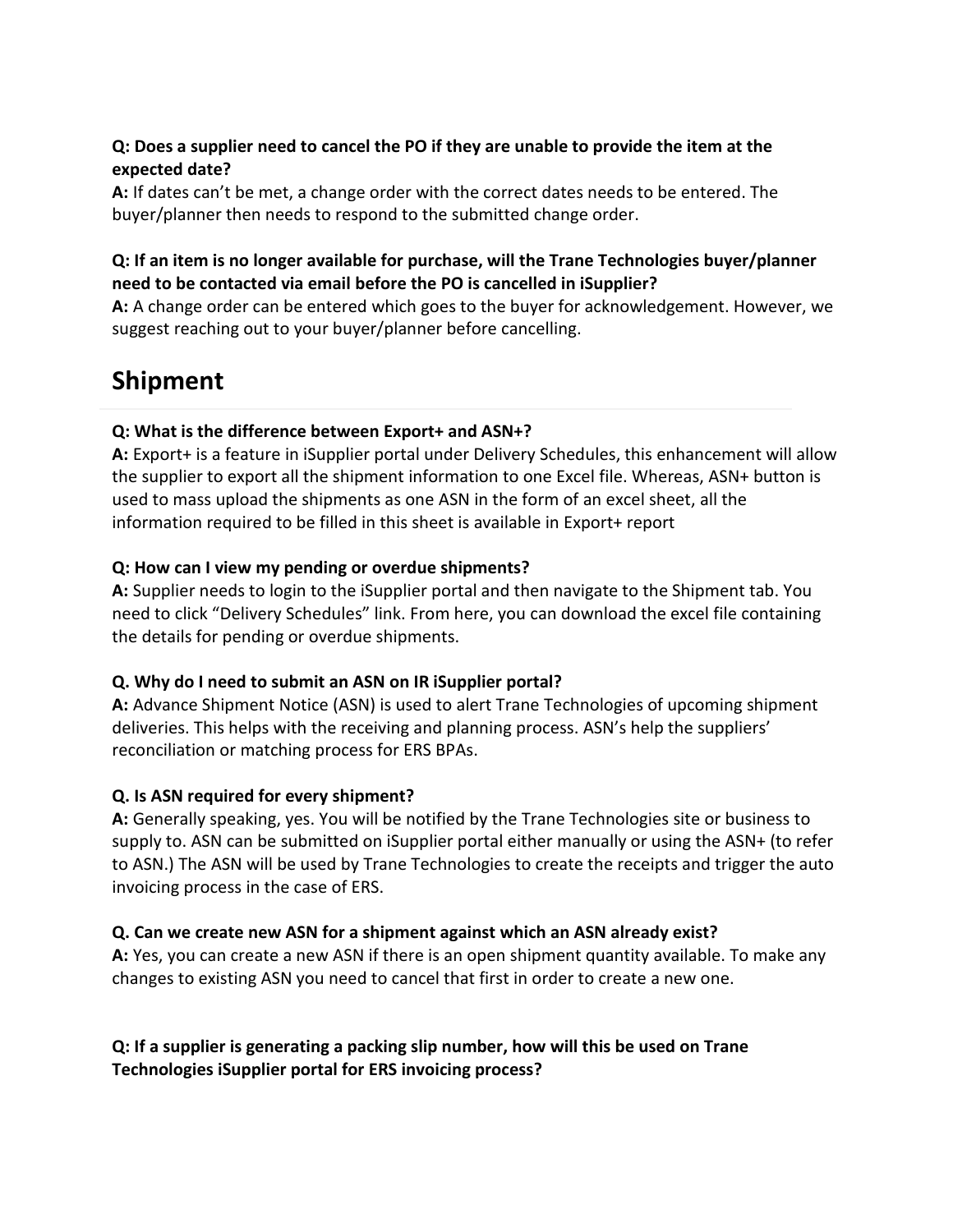**A:** Packing slip number which is entered at the header level on ASN will be used in AP invoicing as the invoice number, you can refer to this number for search for invoice and payments.

## **Q: Is there a particular date format used in ASN submission?**

**A:** Yes, while submitting the ASN the date should be in this format "DD-MON-YYYY HH:MM:SS".

### **Q: What are the mandatory fields for ASN upload process and what data is needed to be entered?**

**A:** Below given are the mandatory fields for the ASN upload process:

- 1. Online ASN submission mandatory fields with link
	- Packing Slip
	- Shipment Number
	- Shipment Date
	- Expected Shipment Date

#### 2. ASN+ submission mandatory fields are:

- Shipment Number
- Shipment Date
- Packaging Slip
- Expected Receipt Date
- Organization
- PO Number
- Revision Number
- Line Number
- PO Shipment Number
- Quantity
- UOM

#### **Q: What are the various status messages possible for an ASN and what do they indicate?**

**A:**

- If ASN status is showing "**Error**"- This will appear when you have entered a value in "Quantity Shipped" which is more than the quantity that you can actually ship. It is advisable to track internally how many ASNs have been created against a particular PO. Cancel the respective ASN and reenter the same with correct quantity through iSupplier Portal
- If ASN status is showing "**Pending** "- This message appears when ASN is in process with Trane Technologies. This will appear as soon as you submit the ASN.
- If ASN status is showing "**Cancelled** "- This means that the ASN has been cancelled by the supplier due to an error in the ASN.
- If ASN status is showing "**Processed** "- This message indicates that the ASN has been properly processed and no further action is required.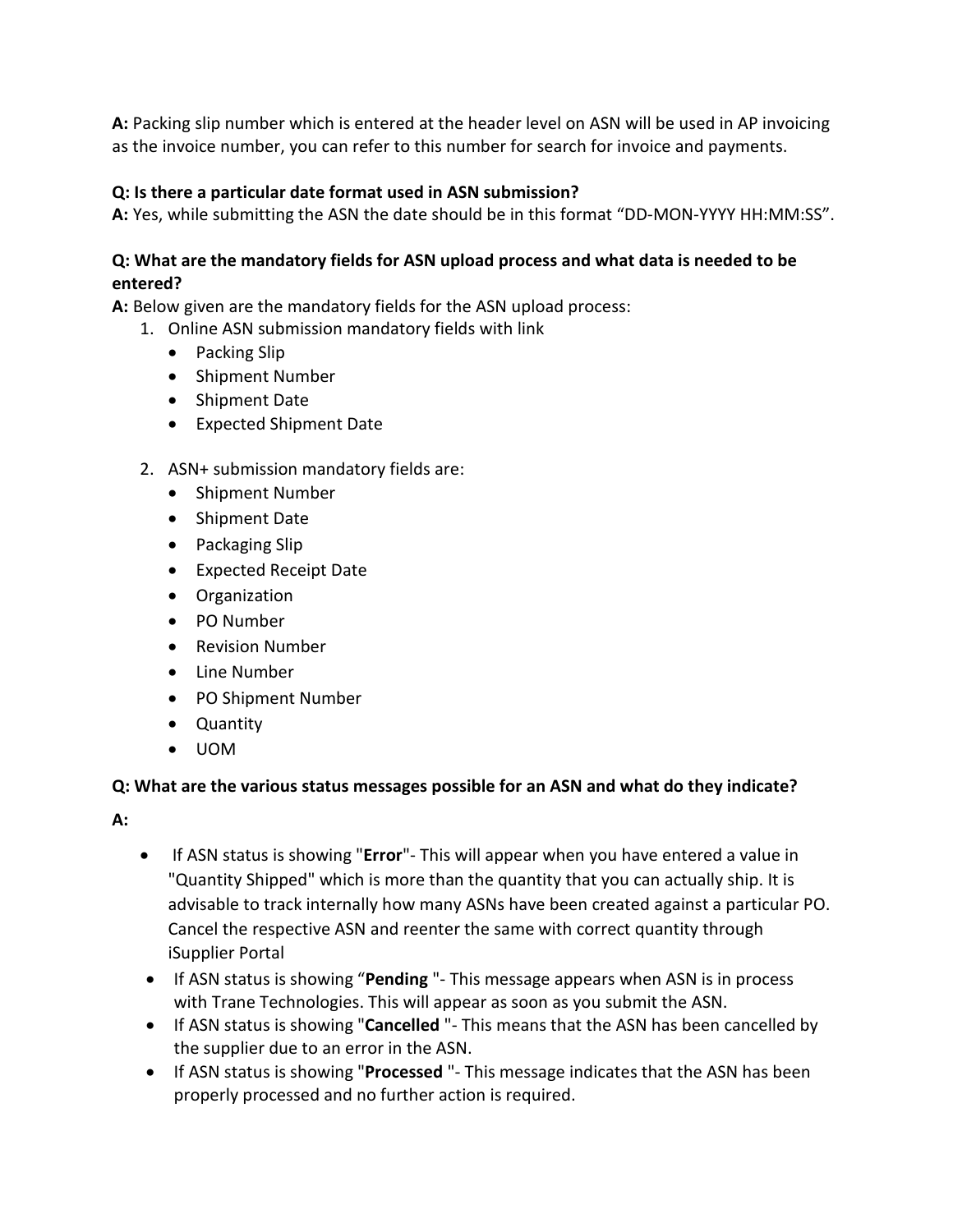#### **Q: Where is LPN/Lot/Serial number entered while performing the shipment?**

**A:** While entering the shipment line details you have the option of entering the LPN/Lot/Serial number on the bottom right, although it's not mandatory to enter this detail for performing the shipment.

#### **Q: Does supplier need to contact Trane Technologies after ASN submission?**

**A:** It is not required. In case they wish to communicate they can drop an email. ASN is automatically submitted in 15 minutes, in case of any query they can contact the concerned Trane Technologies representative.

#### **Q: How is a partial shipment handled?**

**A:** You can create either one or more than one ASN against a particular shipment quantity, if ASN is created for a partial quantity then the ASN for the remaining shipment can be generated later. It is important to always enter the actual quantity being shipped when creating an ASN.

### **Q: Once the remaining shipment is ready, where is the second shipment added?**

**A:** To add the remaining amount, a new ASN needs to be created.

### **Q: Does the system automatically generate the ASN number?**

**A:** No, the ASN number needs to be manually entered. Each ASN number entered by the supplier must be unique and should not include any spaces or special characters, otherwise it might create issues in ASN processing for Invoice.

#### **Q: Under the shipment header, there is a shipment number required field that has an asterisk. What is the number that drives this field?**

**A:** The supplier can use any number they want in this field to tie to their records to know what was shipped. This number (for non-SOMI suppliers) will be a part of the ERS invoice number that is generated.

#### **Q: How is the estimated delivery date used in the receiving process?**

**A:** Estimated delivery date is used only for knowledge, it is an estimation and the changes in this date do not affect any process.

## **Q: What will happen if I created an ASN but not shipped the goods due to quality issues?**

**A:** If the ASN has already been entered and the shipment is not yet done then the supplier needs to cancel the ASN and recreate a new ASN once the goods are ready to be shipped.

#### **Q: If 10 pallets are shipped on one packing slip number per shipment, is an ASN for each individual pallet weight created, or will the ASN cover all 10 pallets? A:** Everything would be entered onto one ASN.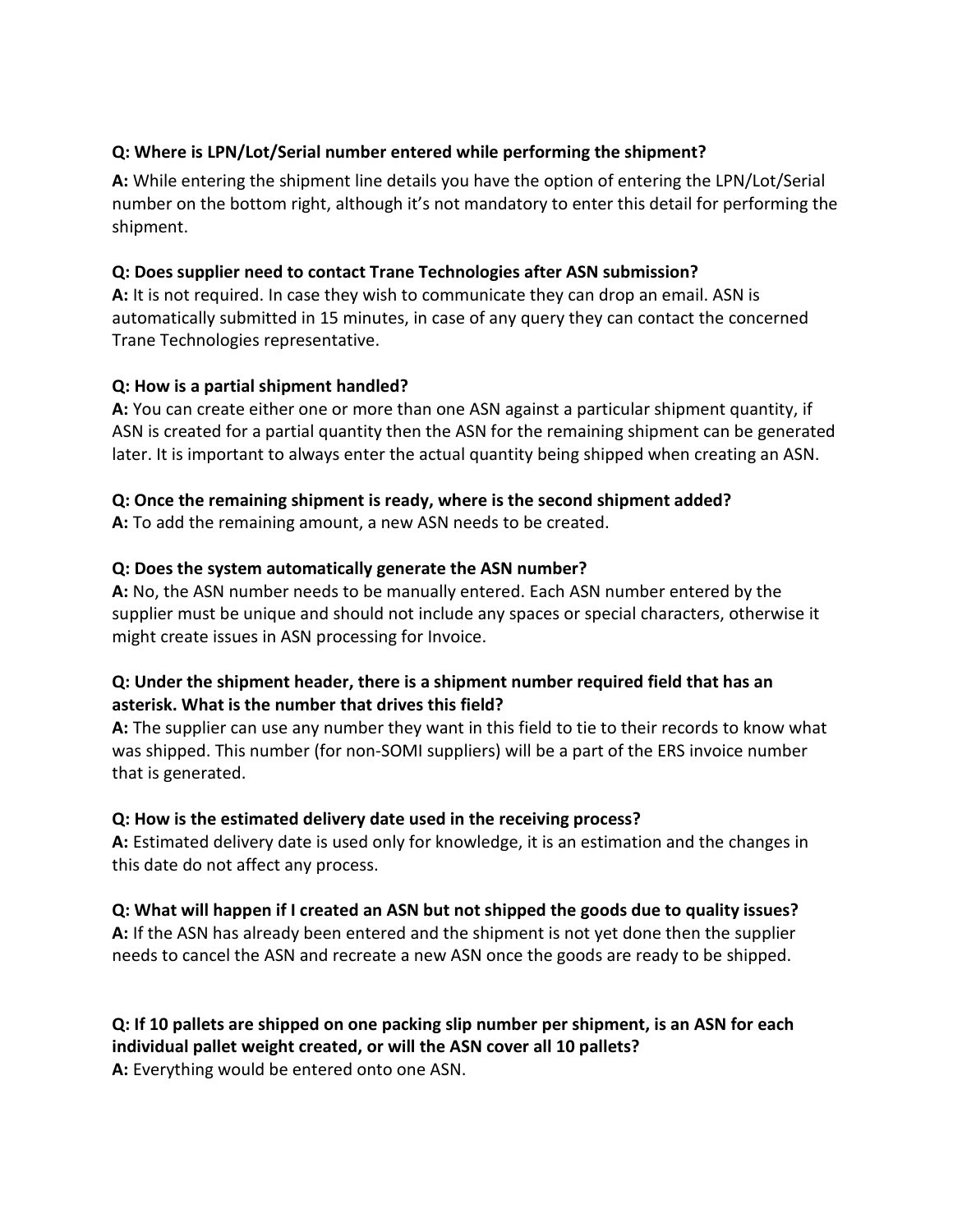#### **Q: Does the weight need to be net weight or gross weight?**

**A:** This field is not mandatory. It shouldn't matter what you use.

# <span id="page-8-0"></span>**Receipt**

#### **Q: Can supplier create the Receipt of the goods sent?**

**A:** No, it will be done by Trane Technologies personnel. You can review receipt information in iSupplier portal

## <span id="page-8-1"></span>**Invoices**

#### **Q: Who is an ERS/ PFR Supplier?**

**A: ERS/PFR** suppliers are paid from receipt. These suppliers do not need to send invoices to Trane Technologies because an invoice will be generated when the goods are received at the Trane Technologies location.

#### **Q: How do I create an invoice?**

**A:** You do not create or submit an invoice as a PFR/ERS supplier. The system will generate an invoice automatically once the goods are received in by our warehouse, which will go directly to our accounts payable department to be processed for payment.

#### **Q: How can the status of an invoice be checked?**

**A:** Log in to iSupplier, and select the Search field drop-down from the top of the Home Page. Select Invoices and enter your invoice number in the Search field. Select Go. You can also research invoices by selecting the Invoices link from the Quick Links section. In the Finance tab of iSupplier portal, navigate to View Invoice link, in that page you can locate

the invoice by using multiple search option. Once you are able to query the Invoice, in the status column you will find the current status of the Invoice.

#### **Q: I cannot find an invoice in iSupplier portal?**

**A:** If you are an ERS supplier, you are no longer sending invoices. Please use the ERS remittance advice report which can be pulled on demand.

#### **Q: If a buyer/planner has an invoice on hold, can they be contacted through the hyperlink in iSupplier with their name on it to resolve?**

**A:** Yes, click on the buyer name link, which will bring up an email to be formatted to your specifications such as subject and content to communicate with your buyer.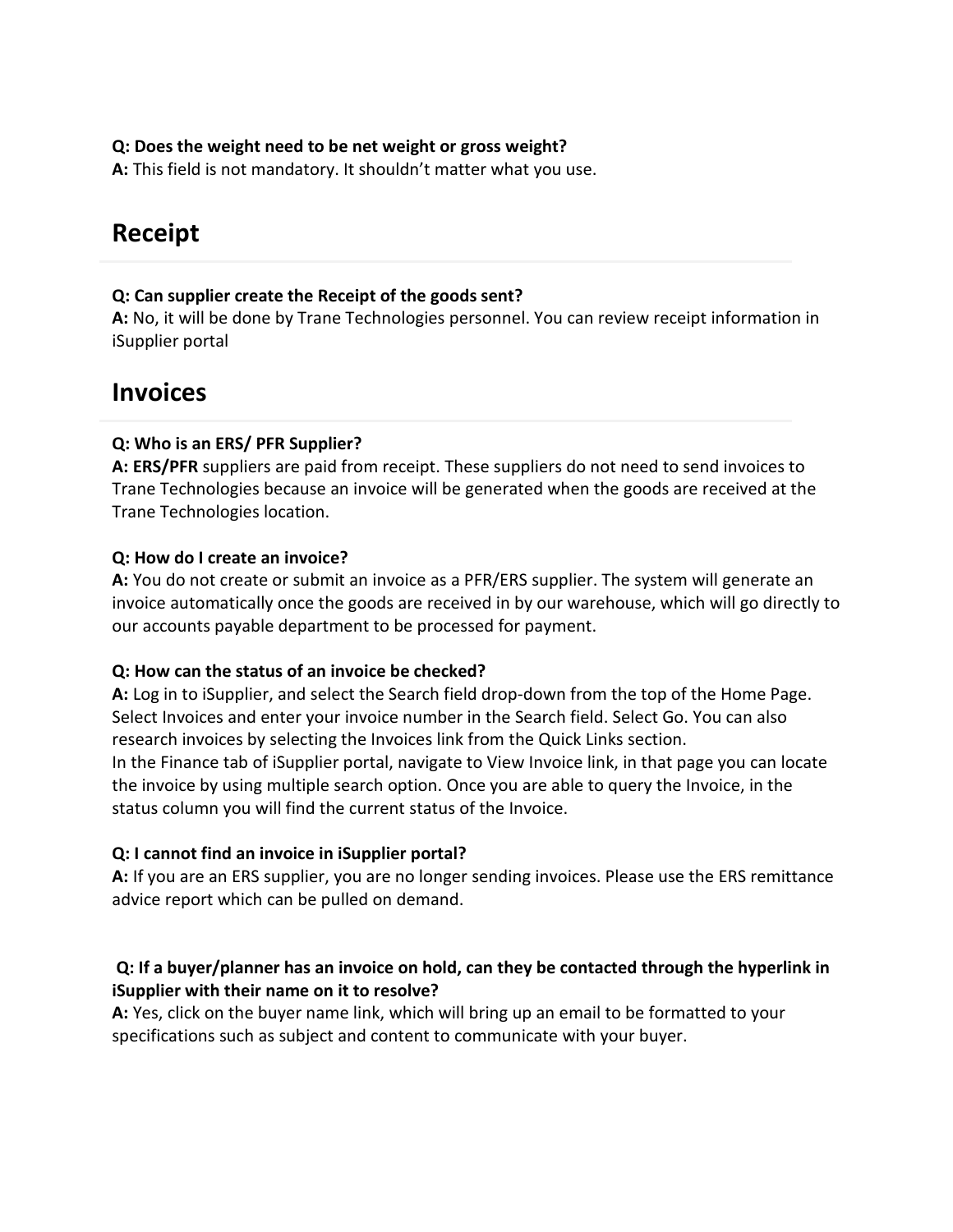# <span id="page-9-0"></span>**Payments**

#### **Q: Will all Trane Technologies branches have payments listed for viewing?**

**A:** The invoices and payments that you will be able to view will only be for the purchasing sites that are using iSupplier portal.

#### **Q: How do I check the status of an invoice payment**?

**A:** In the iSupplier portal, navigate to Finance Tab and click on View payment link. Search the payment details by putting the invoice number, this will show current payment status.

#### **Q: Is it required to always remain online to access the latest Purchase Orders and Payments details?**

**A:** It is not required. When Trane Technologies enters a purchase order in Oracle Purchasing, the purchase order details are available in iSupplier Portal. The details of a purchase order such as terms and conditions, lines, shipments, and attachments can be viewed from the Purchase Order Details page. In addition, supplier will also receive an email notification in their mailbox.

## <span id="page-9-1"></span>**ERS Process**

#### **Q: What do I need to do as a supplier to use ERS?**

**A:** The biggest change will be turning off your invoice generation process for Trane Technologies orders. If it is not possible to physically stop producing the invoices, you will need to ensure that these invoices are not sent to Trane Technologies. One suggested solution is to get the invoices mailed to an internal mailbox in your company.

#### **Q: Do I still generate invoices and send to Trane Technologies?**

**A:** No, Trane Technologies' ERS Invoice will replace any invoices generated from suppliers. Once you starting receiving ERS PO's, you will not need send invoices to Trane Technologies. The Purchase Orders will state "self-billing do not invoice".

#### **Q: How will I know what you are paying me for?**

**A:** The ERS invoice generated by Trane Technologies will be viewable in iSupplier portal. You will receive an ERS remittance advice report which will contain the self-billing Invoice created by Trane Technologies, PO number, item, item description, quantity, amount, date received and packing slip number. When creating an ASN, the information you enter at the header level on packing list field, will be middle number of the ERS invoice (ERS-12345-5678)

#### **Q: How does ERS impact payments?**

**A:** The ERS process relies on the agreed upon payment terms to calculate payment from the date goods are received. With our suppliers already on ERS we have found improved payment performance because the process eliminates data entry errors, partial shipment holds and other discrepancies which result in payment delays.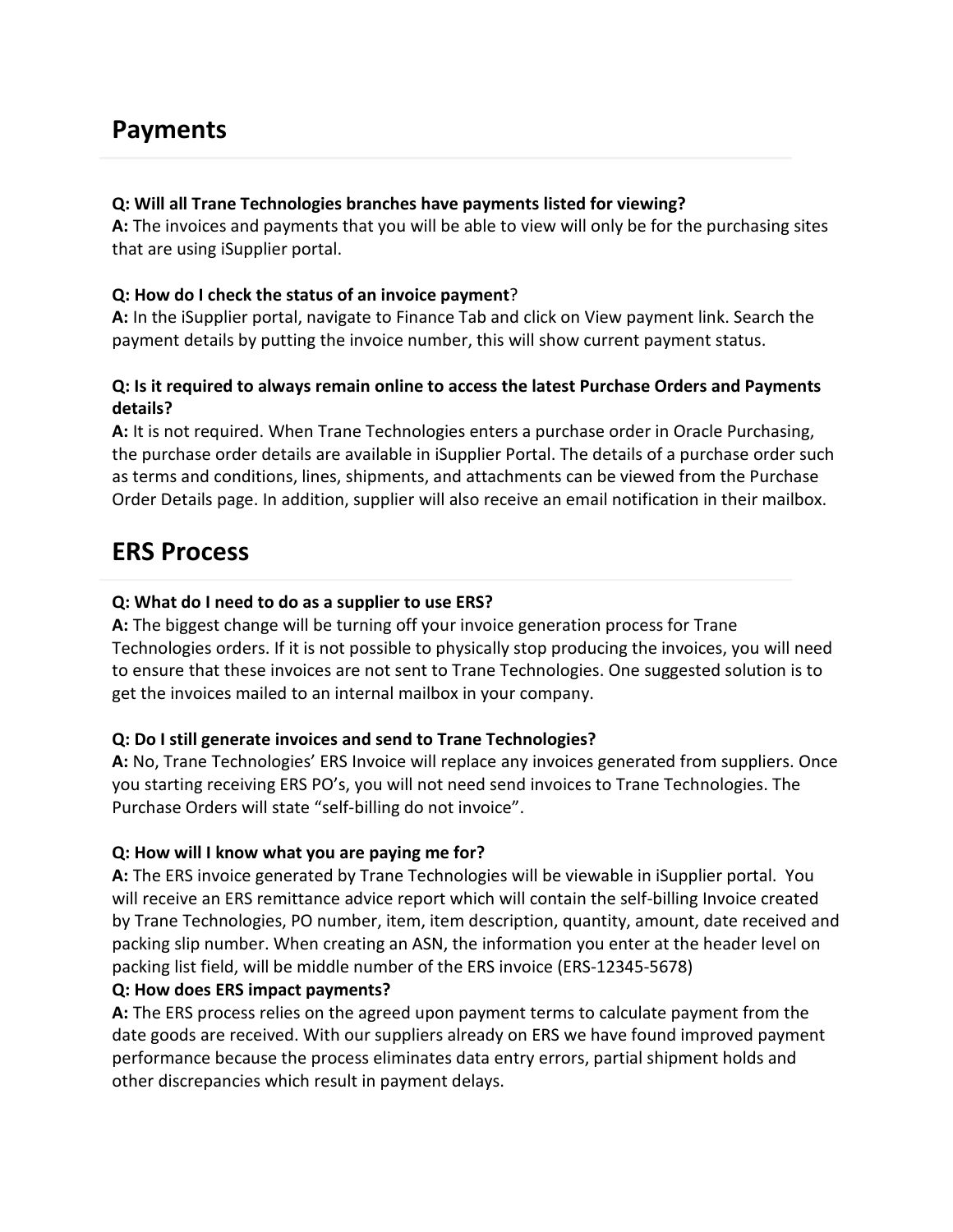#### **Q: How do I handle freight with ERS?**

**A:** Trane Technologies' policy for inbound freight requires that goods be sent with one of Trane Technologies' preferred freight carriers. Trane Technologies has contracts with these carriers, and they bill Trane Technologies directly for freight costs. By using these carriers, you do not have to worry about reclaiming freight costs from Trane Technologies. In order for ERS to work properly, we will no longer accept pre-paid freight costs added to your invoices.

#### **Q: What if I need to bill for additional costs for the goods?**

**A:** The price on the ERS Invoice created by Trane Technologies is derived from the purchase order or blanket purchase agreement. Work with your Trane Technologies buyer to ensure that these additional costs are included on the purchase order.

### **Q: What do I do if the invoice total on the Invoice is not correct?**

**A:** In iSupplier portal you will be able to view the ERS Invoice several weeks before it is paid. During this time, you can speak with your Trane Technologies Buyer/Planner if there are any discrepancies. It is still possible to correct discrepancies after the invoice has been paid, but identifying issues early will help ensure prompt payment. You can also proactively review purchase order pricing to avoid any pricing issues.

### **Q: How often will you process ERS invoices?**

**A:** The process which creates the ERS invoice will be run on a nightly basis, so that an invoice will be created for the goods received that day.

### **Q: What about shipments in containers, it might take months to reach the destination? What is the invoice date in such a case?**

**A:** With ERS, the payment terms start on receipt of the goods by Trane Technologies.

# <span id="page-10-0"></span>**Roles**

### **Q: What are the different types of roles and responsibility provided by Trane Technologies in iSupplier portal?**

**A:** Trane Technologies provides two types of responsibilities to a supplier, one is the view only with which a supplier can only see all the details and another Responsibility is "Trane Technologies iSupplier Portal Full View Access" with this user can update the transactions and has the eligibility of editing and submitting new transactions.

#### **Q: On iSupplier portal would I be able to see the data of other suppliers?**

**A:** No, iSupplier is a secured portal hence the supplier data is not available for all to view. Suppliers can only view their data.